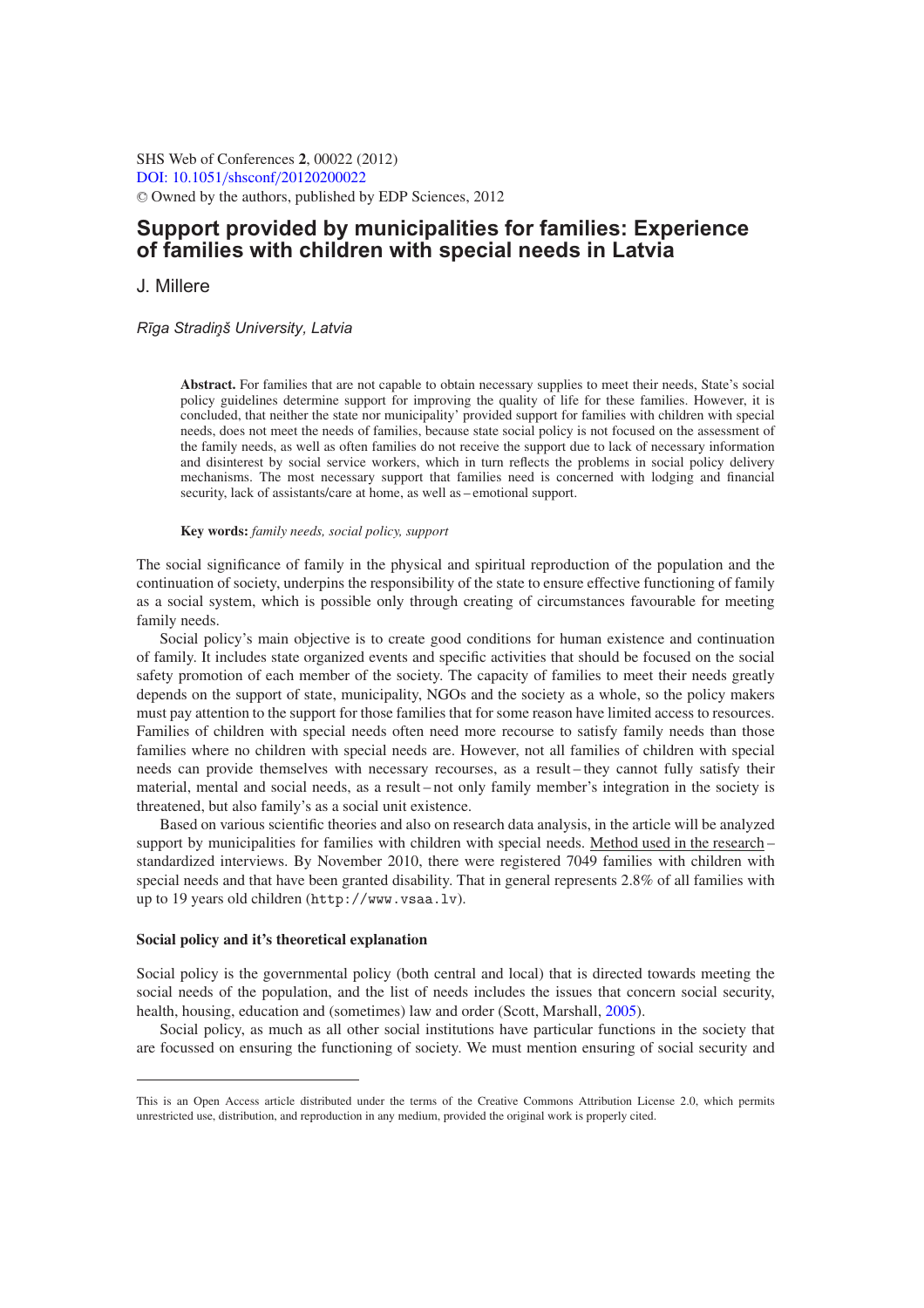# SHS Web of Conferences

stability of the society as one of the most important functions of social policy that can be carried out through the interaction of the following elements:

- institutional element (policy is being formed in one particular institution);
- normative element (policy is based on particular needs, interests, norms, values);
- procedural element (policy is carried out through particular activities) (Социальная политика, 2002).

It can be concluded that the main purpose of social policy is to create social circumstances favourable for human existence and continuation that include organized state undertakings and specific activities directed towards the promotion of social security of every member of the society.

# **Support by municipality in the context of satisfaction of the family needs**

In order to satisfy family needs, the support is more or less dependent on the state, municipalities, NGOs, support from the whole society as well, that is why the state, when making social politics guidelines, that are connected with supporting families, should mainly pay attention to supporting those families that access to resources for different reasons is limited. For example, for families where there is a child with special needs, to use an opportunity to satisfy their needs often is affected by many, with children specific needs connected, factors, for example, Sally Baldwin and Jane Carlisle (2004) analyzing families' experience involving disablement influence on quality of life, pay attention to practical problems that are involving care expenses, emotional expenses, the importance of financial provision, employment, disablement influence on spouse's relations, as well as stress, adoption and recourses that are needed to solve existing situation (Graham, [2004\)](#page-6-1). According to this, families of children with special needs face problems that are connected to parents' possibilities to provide children's special needs that can influence family's social-economic security and also family quality of life.

Family needs are divided into three groups:

- spiritual needs;
- material needs;
- $-$  and social needs (Krūzmētra, [1993;](#page-6-1) 23). Meeting spiritual needs of a family means to create circumstances in family that provide harmonious development, wholesome recreation, joy of work and buoyancy to every family member. Family social needs include communicational need, need for emotional contact and enjoyment of it and the necessity for self-expression. A very significant family social need is the need for interaction with relatives, neighbours, friends, colleagues and others. The meeting of material need of family is usually connected to all most important income and expenses of family budget (Krūzmētra, [1993;](#page-6-1) 24). Based on proportional division of family needs and their characteristics, it is possible to mark out the necessary social support that serves to provide the meeting of needs of the family.

According to family needs, municipality have jurisdiction to provide support for families that cannot make through without help. Social support is a concept that is generally understood in an intuitive sense, as the help from other people in a difficult life situation. One of the first definitions was put forward by Cobb (Cobb, 1976). He defined social support as "the individual belief that one is cared for and loved, esteemed and valued, and belongs to a network of communication and mutual obligations" (Dalgard, [2009\)](#page-6-2).

Types and sources of social support may vary. House (House, 1981) described four main categories of social support: emotional, appraisal, informational and instrumental or material.

*Emotional support* generally comes from family and close friends and is the most commonly recognized form of social support. It includes empathy, concern, caring, love, and trust.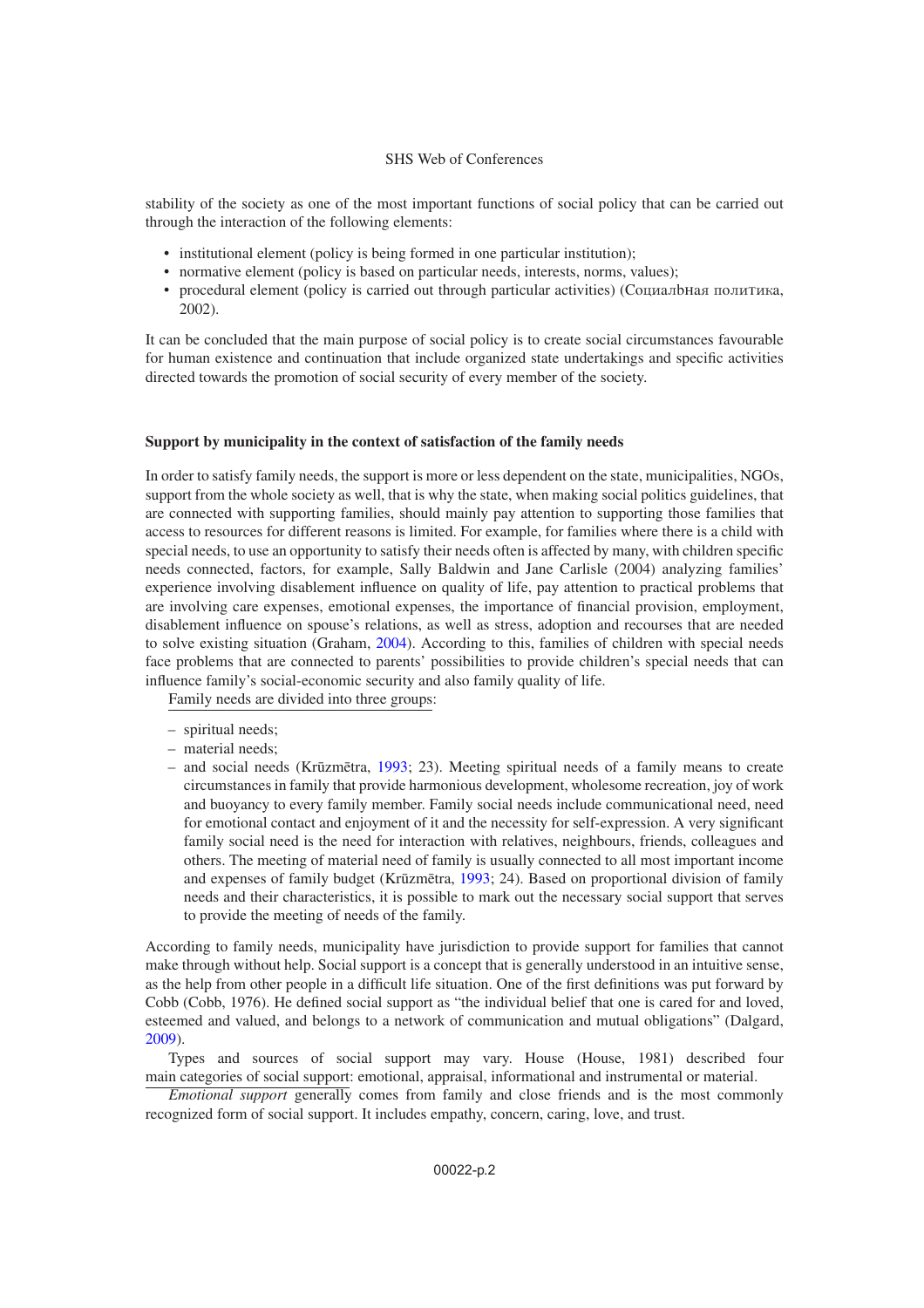### Int. Conf. SOCIETY. HEALTH. WELFARE; Congr. of Rehabilitation Doctors of Latvia

*Appraisal support* involves transmission of information in the form of affirmation, feedback and social comparison. This information is often evaluative and can come from family, friends, co-workers, or community sources.

*Informational support* includes advice, suggestions, or directives that assist the person to respond to personal or situational demands.

*Instrumental or material support* is the most concrete direct form of social support, encompassing help in the form of money, time, in-kind assistance, and other explicit interventions on the person's behalf (Dalgard, [2009\)](#page-6-2). The term "material support or resources" is defined as "any property, tangible or intangible, or service, including currency or monetary instruments or financial securities, financial services, lodging, training, expert advice or assistance, safe houses, false documentation or identification, communications equipment, facilities, weapons, lethal substances, explosives, personnel, and transportation, except medicine or religious materials" (Hashmi, [2009\)](#page-6-3). If the family cannot receive the necessary support from the family members, friends or persons of the community, the family policy of the state includes activities to provide the necessary support to the family.

The family policy of the state in Latvia is formed in accordance with the concept that was accepted in 2003 and the purposes included in it provide for rather broad range of undertakings, which include all social risks that could threaten functioning of family as a social institution. The concept provides for the support for the families with children with special needs emphasizing that these families are exposed to great risk of social insecurity. The policy that is oriented towards supporting of family has to be formed in compliance with specific needs and interests of families, as well as make state provisions easily accessible (Support provided by the state. http://www.politika.lv/print.php?id=5119). Social assistance and services are functions of municipality that are aimed on the improvement of quality of life of families and include all forms of support.

*Social services* are a set of activities that focuses on individual social functioning ability's renewal or improvement in order to ensure their inclusion in society and individuals', who have objective difficulties to look after themselves due to age or functional disorders, basic need satisfaction and includes services in individual's home or institution of social care and social rehabilitation (Social services and social assistance Law 31.10.2002).

The purpose of municipalities is to provide social assistance, as well as social care and rehabilitation for low-income families and socially unprotected individuals. Families with children with special needs are entitled to receive support in the area of social services that include:

- consultations of psychologist and social worker,
- home care and day care for disabled children,
- rehabilitation for children with mental disorders.

*Social assistance* – money or material benefit, the grant is based on the evaluation of material resources for individuals who lack the means to meet their basic needs.<sup>2</sup>

Municipalities provide material assistance to families with children with special needs on if it has obtained the status of low-income or needy family. Family or individuals can be declared to be needy, if its average income per one family member for the past three months has been lower than 90 Ls. Person can have low-income status, if his/her income and material status do not exceed the level that is set by the local municipality, which shall not be lower than needy individual's income and financial status level – 90 Ls per month (Family case). It means that the municipalities can determine preferential terms in order to declare an individual's or family's low-income status; however, experience shows that very few municipalities use the opportunity to declare residents, living in its territory, indigent in order to be eligible for various types of support. Municipality can support family in following ways – lodging benefit; care benefit; medical service benefit; benefit for children – free lunch in educational establishment, acquiring of school supplies; guaranteed minimal income (GMI) benefit – 40 Ls for adult family members and 45 Ls for children and other types of benefits in compliance with municipal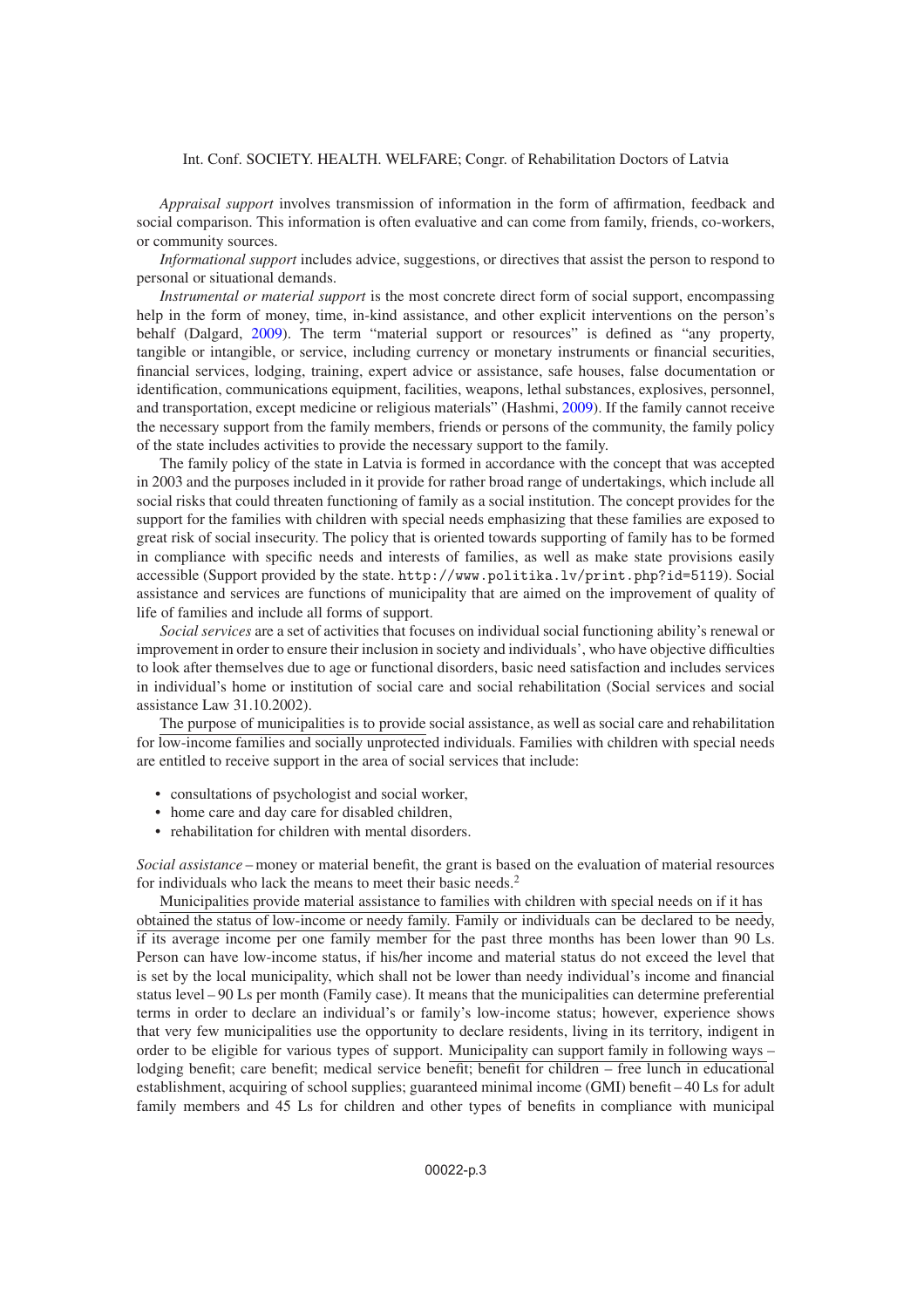

<span id="page-3-0"></span>

**Figure 1.** Income level per one family member.

legislation. Municipalities are authorized to increase GMI relief in accordance with their financial capacity (Social assistance in Latvia. http://www.likumi.lv/doc.php?id=68488).

Referring to the previously mentioned municipal support forms, municipal support for families, within the framework of social service and assistance, will be analyzed in this article. It is municipality's duty to provide social support and service for families, if its average income per each member does not exceed 90 Ls a month over the past three months and if:

- it has no provision of cash, securities or property,
- it does not have a maintenance contract,
- it does not receive long term social care and services provided by social rehabilitation institution or it is not in custody,
- person has been registered with the State Employment Agency as unemployed or employment seeker (Social services and social assistance Law 31.10.2002).

In order to meet needs of families with children with special need these families need bigger resources than other families due to additional amount of parental work and care. Social security of these families is greatly affected by support given by state and municipality.

Research about support provided by municipalities for families with children with special needs in Latvia. Research was conducted in a period of time from May 2010 until April 2011 in different regions of Latvia.

Participants – members of families with children with special needs.

Method of the research – standardized interviews.

The goal of research – to analyze support provided by municipalities for families with children with special needs.

For the collection of data, the author used targeted sample, which included only those families that have children with special needs and the status of a disabled person. The research was carried out in 7 regional districts and included both rural and urban territories. The research encompassed 268 families with children with special needs, and the interviews were held in a free setting in a form of discussion in the homes of informants. Interviews caused great interest in participation in the research. It can be concluded, that it is up to municipalities to subjectively assess which family to support and which – ignore, because, for example, property can be very different, as well as underground economics is spreading in the country.

# **Results**

As obtained data in the study reflects (Figure [1\)](#page-3-0), 59% of surveyed families' income per one family member is less then 90 Ls a month. It means that these families are entitled to social assistance from the municipality. But only 27% of surveyed families receive household benefits (Figure [2\)](#page-4-0), 18% of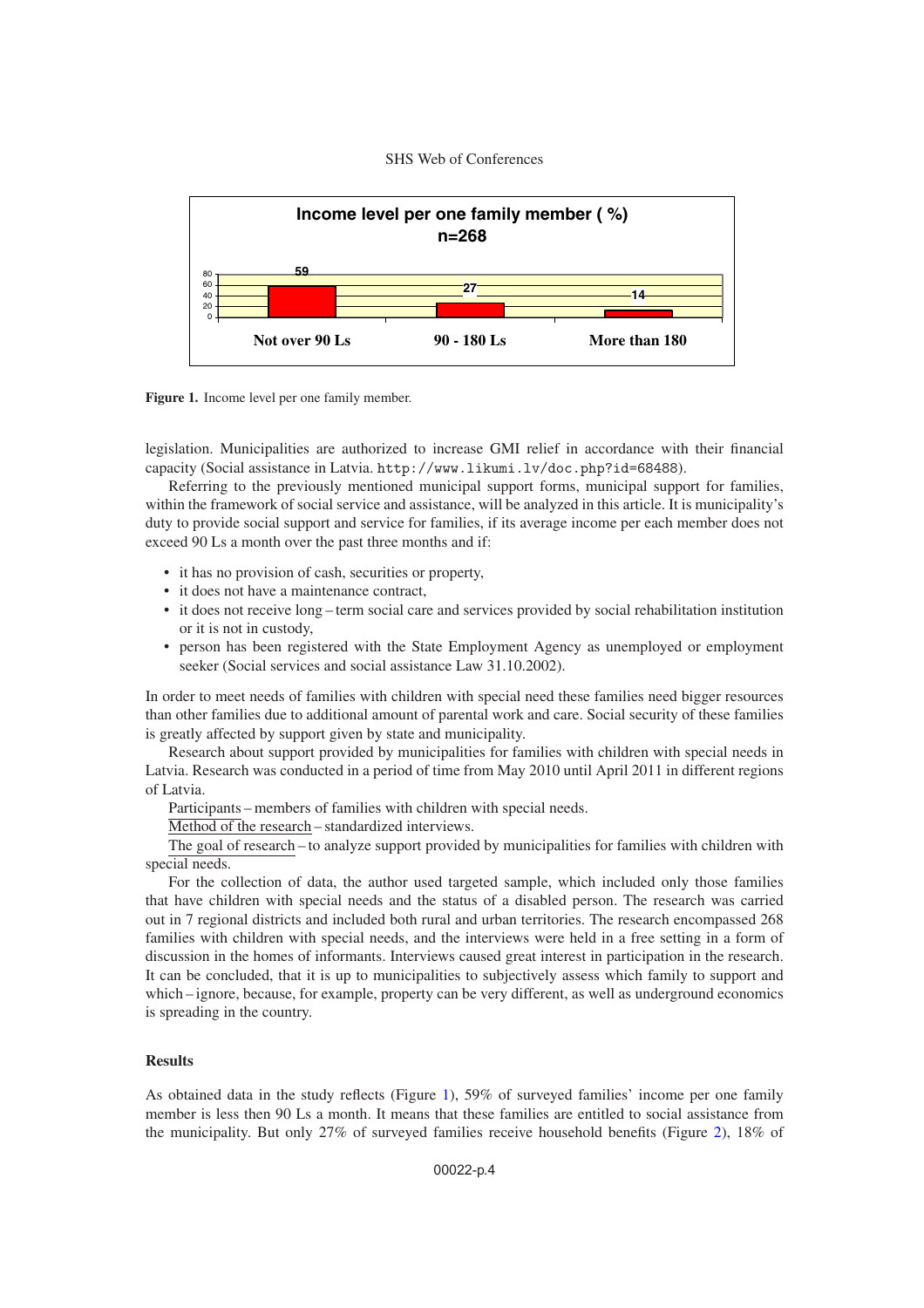<span id="page-4-0"></span>

Int. Conf. SOCIETY. HEALTH. WELFARE; Congr. of Rehabilitation Doctors of Latvia

<span id="page-4-1"></span>**Figure 2.** Material support from municipalities.



**Figure 3.** Social Support from municipalities (social services).

families are provided with guaranteed minimum income benefit, which characterizes the situation, that the income per member of these families is less than 40. Ls for an adult and 45 Ls for an underage family member.

As reflected in the study, only 10% of surveyed families receive care benefits (such benefit is paid only to families living in Riga city), as well as only 275 receive a grant for medical services. Other types of benefits include free meals at school, benefits for disabled children at Christmas or food packages and clothes.

The municipality has jurisdiction to provide social services for families that need it, however, as reflected in the research, authorities have very limited abilities to provide the most necessary support for families. For example, 60% of families need an assistant or home care services (Figure [3\)](#page-4-1), but only 2 families receive such kind of support.

Similarly, 53% of surveyed families need day care centre services, because there is no-one who could look after child with disabilities after classes on school days and during school holidays, only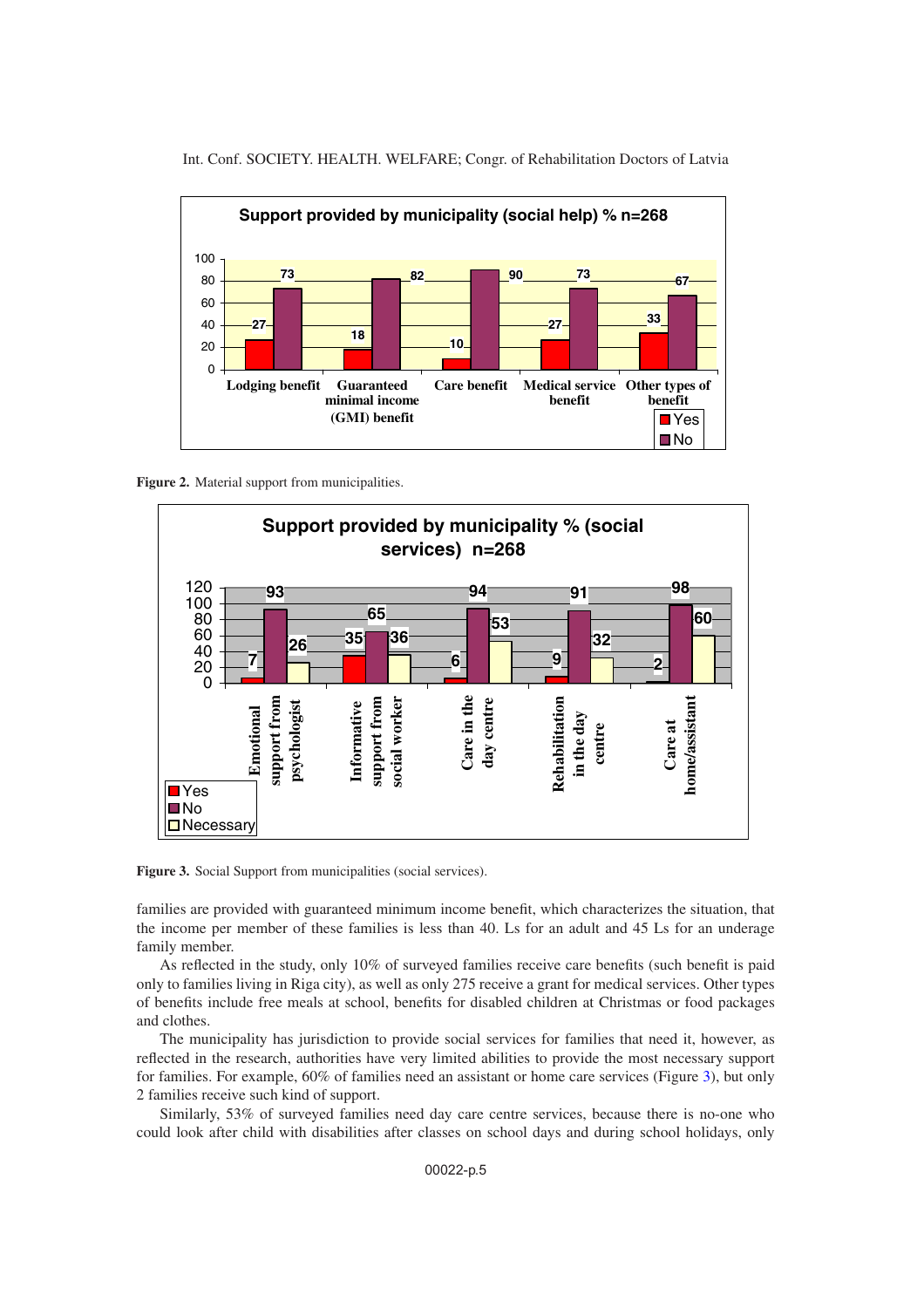#### SHS Web of Conferences

<span id="page-5-0"></span>

**Figure 4.** An access of information and confidence about support provided by municipality.

6 families receive such support. 26% of families need a psychological counselling, but only 7 families use such type of service. However, given indicator does not mean that municipalities do not provide such services, as families often lack the necessary information about municipal support types (Figure [4\)](#page-5-0).

According to data gathered in the research, 32% (Figure [4\)](#page-5-0) of families say that the necessary information about municipal support is rarely available, but 36% of families say that the necessary information is sometimes available, while 12% of families are always informed about municipal support.

This means that municipalities are not doing a good job in informing local residents; as a result, families are denied the support options. 8% of surveyed families can always count on their municipality's support in tough times and if there is a need for an assistance or advice they visit the municipality,  $32\%$ of families do that rarely and 5% have never visited the municipality in order to ask for an assistance or advice.

This means, that family trust in local municipalities and therefore the willingness to ask for advice and assistance are affected by factors such as – previous experience related to positive or negative attitude of municipality's employees, the information of potential support availability, as well as pride to ask for an assistance or advice.

# **Discussion**

It would be preferable to continue this study focusing on the family quality of life; it would allow researchers to study all the aspects of family quality life to understand better about necessities of the family with children with special needs. It would be necessary to involve in the research not only researches, but also practical workers that are responsible for the improvement of social policy in the respective area. The research reflects gaps in the area of state social policy that are connected with entitlement of local government to ensure material support to all the needy families of their territory and to provide necessary social services to families that would advance their quality of life.

# **Conclusions**

• The research reflects the tendency that families, which need material assistance in meeting their needs, not always can rely on the support provided by municipality.